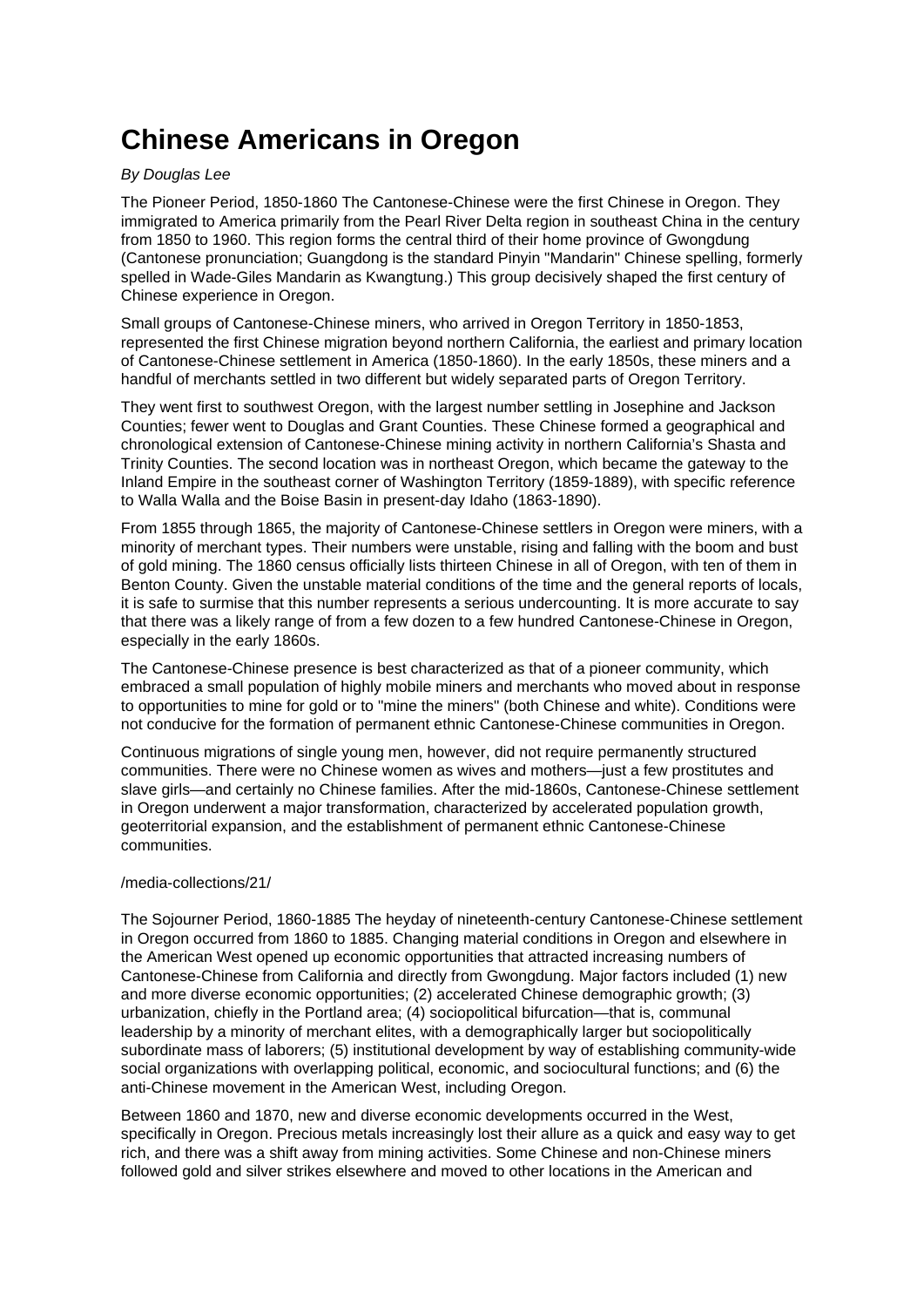Canadian West to mine. Others abandoned their roles as prospectors and took jobs working for corporate mining enterprises. For example, Chinese were hired by white-owned hydraulic-mining companies to dig ditches, burrow tunnels, and construct bridges and trestles. Underground mining closely associated with corporate mining enterprises undoubtedly figured more prominently elsewhere, especially in California, Nevada, Colorado, and Wyoming.

In addition, increasing numbers of Chinese were more attracted to economic opportunities other than mining. This most often took the form of jobs in commercial agriculture, salmon canneries, railroad construction, domestic service, and service work (e.g., in hand laundries or as cooks in lumber camps and on ranches). This squares well with the general pattern of economic development engineered by white society in Oregon during the same period. Consequently, the shift in the kinds of enterprises that local Chinese merchants became identified with and the kinds of jobs Chinese laborers undertook mirrored the changing economy of Oregon in the later nineteenth century.

These changes motivated scores of Cantonese to seek alternative economic opportunities either as laborers or as small businessmen and entrepreneurs. A minority—those with a small amount of capital—opened cafes, laundries, general stores, and laborer brokerages to serve the needs of Chinese seeking jobs and both Chinese and non-Chinese employers seeking Chinese workers.

The railroads provided especially important benefits for the Chinese in the American West, giving them a source of income and directing Chinese migration throughout the region. The era of transcontinental railroad construction, from 1865 through the 1880s, also stimulated the building of regional spurs. In this way, Cantonese-Chinese not only worked their way across the land, but they also were introduced to new destinations.

In Oregon, Cantonese-Chinese migrated to and settled in eastern Oregon, on the Oregon Coast, and in the Willamette Valley. Commercial agriculture, lumbering, fisheries, and canneries provided jobs for many. Other employment opportunities in white American society included jobs in domestic service (e.g., as cooks, gardeners, houseboys, and nannies), light manufacturing, truck gardening, hand laundries, cafes and restaurants, and nurseries.

The number of Chinese in Oregon grew dramatically after the mid-1860s. By 1870, their numbers were distributed unevenly across southwest Oregon, especially in Josephine and Jackson Counties; the central Willamette Valley, in Lane, Benton, Linn, and Marion Counties and some in Polk and Yamhill Counties; the northern Willamette Valley, in Multnomah, Clackamas, and Washington Counties; in northwest Oregon, in Clatsop and Columbia Counties; and on the Columbia Plateau, in Wasco, Umatilla, and Union Counties, with some Chinese also in parts of Baker, Wallowa, Morrow, and Grant Counties. The number of Chinese in Oregon rose steadily from 3,330 in 1870, to 9,510 in 1880, to 9,540 in 1890, cresting at 10,397 in 1900. Few Chinese lived in the northern and central Cascades, in the southeast corner of the state as part of the Great Basin, and on the coast from Tillamook south to Coos Bay.

The most notable change in the resident Cantonese-Chinese population in Oregon during 1870-1885 occurred in Portland, where 22 Chinese lived in 1860, 200 in 1865, 500 in 1869, and 720 in 1870. By 1880, there were about 2,480 in the city. This accelerated population growth and high-density concentration were the result of the confluence of timely developments. Strategically located between the Columbia and Willamette Rivers, Portland served as a transportation and communications hub and a financial center not only for Oregon but also for much of the Pacific Northwest before Seattle eclipsed it after 1885. Not only the dominant white society, but also the Cantonese-Chinese minority benefitted from Portland's attractions and advantages. With the largest Chinese community between San Francisco and Vancouver, B.C., the city not only housed an increasingly large and stable ethnic Cantonese-Chinese community, but it also served as a key routing center for the migration of Cantonese workers across the Pacific Northwest.

#### /media-collections/22/

From 1860 to 1885, thousands of Cantonese-Chinese immigrants effectively transitioned from transient migratory pioneers, constantly on the move and anticipating a quick return home to China, to longtime resident sojourners. There remained the expectation of return home; but as years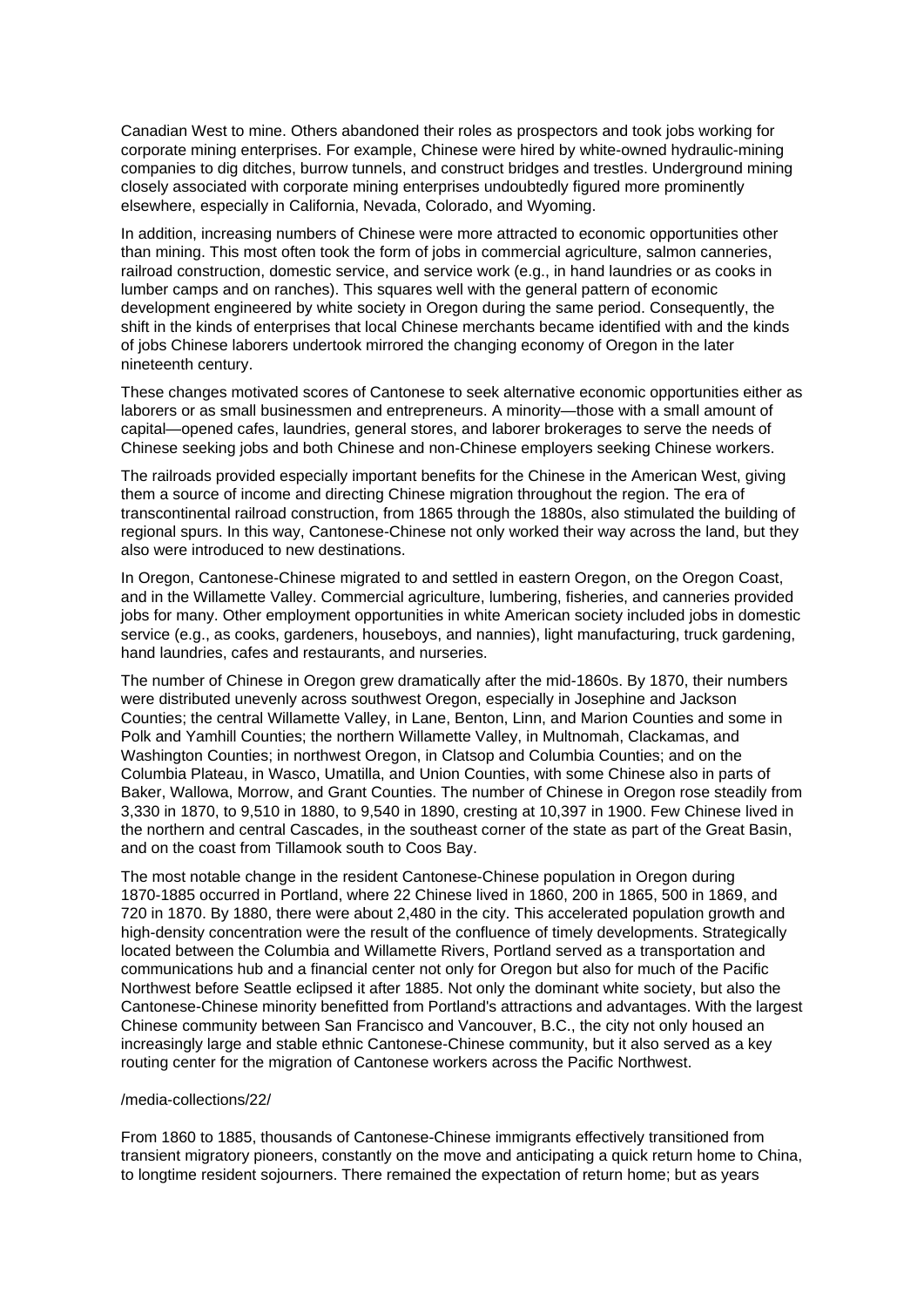stretched into decades, increasing numbers of Cantonese pioneers settled into structured and permanent ethnic communities, such as the one in Portland.

As resident Chinese communities became larger and more permanent, social tensions emerged. This contributed to a bifurcation of Cantonese sojourner society into two social classes. At the top was a numerically smaller but socially prominent, economically prosperous, and politically well-leveraged class of businessmen, merchants, and entrepreneurs. They provided jobs and loans and dominated social life through community organizations, which they led. They also directed the flow of social services and philanthropic activities. The only other social class consisted of laborers, who were generally poor, socially disadvantaged, and politically weak. They formed the majority of Cantonese-Chinese ethnic communities.

Both classes engaged in and were alternately helped and harmed by communal conflicts. These conflicts could be social and cultural in nature—for example, based on subethnic factors or speech-community divisions, including Say-Yup Cantonese (four districts, southwest of Canton) versus Sam-Yup Cantonese (three districts, immediately adjacent to Canton), or the Hakka (settlers in Gwongdung after 1000 CE) versus the Bundae ("Natives," or settlers in Gwongdung before 1000 CE).

Conflicts also could be political, including turf wars between rival clan (or family) associations, district (or native place) associations, and secret societies (or Tongs). After 1890, political conflict also involved nascent political parties and advocacy groups. Portland's Chinese community, for example, had local chapters of the Pao Huang Hui (Protect Emperor Society, commonly known as the Chinese Empire Reform Association) and the T'ung Men-hui (Revolutionary United League). In addition, local Chinese Christians and the local Chinese Chamber of Commerce were active advocacy groups.

In the more than half-century between 1855 and 1940, Cantonese-Chinese Portland was organized much like Cantonese San Francisco and other major Chinese communities in North America. Merchants helped establish social organizations that came to exercise political control over the community's civic and social life. They did so by monopolizing the leadership of key organizations, including (1) lineage, clan, or family associations, organized on the basis of commonly shared surnames; (2) the wooi-kun, commonly known as district associations or "native place" organizations, where membership revolved around identification with a Chinese district or group of districts (much like counties); (3) guilds and other professional groups; (4) secret societies in the form of large fraternal lodges or smaller "fighting tongs"; and (5) Chinese Christians and community independents.

These organizations provided a complex web of affiliation, which embraced both benefits and liabilities. Individually and collectively, they provided social service benefits, including loans, medical and legal help, a place to stay, job referrals, and protection. They also stimulated and expanded intracommunal rivalries and conflicts between community organizations. Consequently, community life was both complex and problematic. The rise of fighting tongs and their monopoly of the vice trades—prostitution, opium, gambling, and smuggling—contributed to violent conflicts.

Portland's Chinese community not only had its own local tensions, but its members also became embroiled in conflicts that spilled over from San Francisco and elsewhere. In this way, the city provided a safe haven from anti-Chinese harassment and violence, but it also harbored its own challenges to the personal security and material wellbeing of its residents.

From 1870 to 1885, a rapid acceleration and expansion of the anti-Chinese movement took place in Oregon, paralleling similar developments elsewhere in the American West. A decade earlier, a nascent anti-Chinese movement in the state had produced isolated instances of ridicule and harassment, and local anti-Chinese ordinances had been designed to put the Chinese in their place, as outsiders. In the 1870s, the movement gained strength as state labor and political leaders called for both the expulsion of Chinese residents and the exclusion of future Chinese from Oregon.

As late as the mid-1880s, expulsion efforts included the burning of two large buildings in Portland's Chinatown and the raid by eighty masked men on Chinese woodcutters' camps near Albina, with the Chinese there being shipped to Portland. The anti-Chinese club in Portland sponsored rallies with speeches, fundraising, brass bands, and dancing. In 1885, about five hundred Chinese were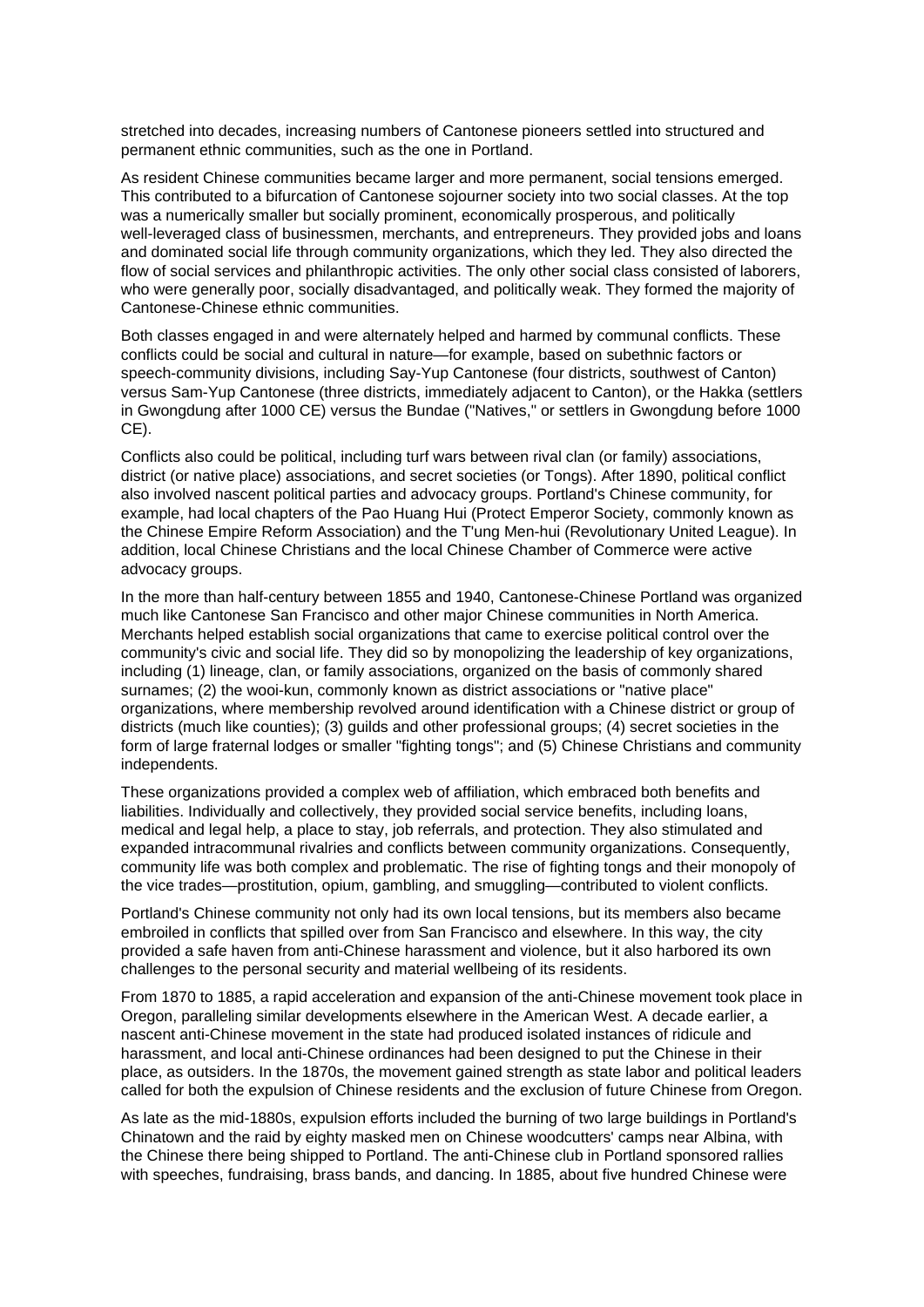ejected from Tacoma, Washington, and many were sent by rail to Portland, creating further tensions in the city.

The most notorious incident occurred in 1887, when a small group of white men massacred thirty-four Chinese miners in Hells Canyon in Wallowa County. The injury and ejection of Chinese in Oregon and throughout the West helped usher in Chinese exclusion.

#### /media-collections/23/

The Exclusion Period, 1885-1940 In 1878, the Page Act banned the immigration of Chinese women of "immoral character"—that is, those considered to be prostitutes. The law, both substantively and procedurally, set the pattern for discriminatory federal policies and laws designed to ban Chinese immigration to the United States. As the first federal law to target Chinese, the Page Act established a presumption of liability that required a person so accused to overcome the presumption with evidentiary proof. Thus, women were presumed to be "immoral" and, therefore, deportable until they could prove otherwise.

In 1882, Congress passed the first federal Chinese Exclusion Act, which specifically banned the entry of Chinese laborers to the United States for ten years. As a practical matter, the law banned the entry of nearly all Chinese, even though Chinese merchants, diplomats, professionals, and students were exempt. Under the law, there existed the presumption that every Chinese immigrant seeking entry into the United States was a member of the banned class of laborers, until he could prove otherwise. In 1892, the Geary Act renewed Chinese exclusion for an additional ten years and required every Chinese to carry photo identification. In 1902, the Chinese Exclusion Law was renewed and made permanent; it was not repealed until 1943.

In Oregon, the period 1882-1943 is known as the Exclusion Era. During this period, as a practical matter Chinese could not legally enter the United States, and Chinese women were excludable as wives of banned Chinese laborers. Oregon also banned interracial marriage. Cantonese-Chinese men in America had several options: (1) remain celibate; (2) engage prostitutes; or (3) seek out common-law marriages or consensual arrangements with Black, Native American, Hispanic, or white women. During this time, Chinese were ineligible for naturalization on the basis of a 1789 law that limited naturalization to white immigrants. Additionally, Chinese were discriminated against in housing; banned from attending public schools, entering professions, and serving on juries; and not allowed to vote or hold office.

Without the possibility of new generations of Chinese, either by immigration or by birth, the Cantonese population in Oregon and elsewhere in the United States began to decline. As a result of forced ejection, violence, and federally mandated exclusion, Oregon's Cantonese population declined from about 10,390 in 1900 to 7,363 in 1910, 3,090 in 1920, 2,075 in 1930, and 2,086 in 1940. The number bottomed out at 2,102 in 1950.

Daily life for Cantonese-Chinese in Oregon was challenging. Most Cantonese lived in Portland, which like Cantonese communities in San Francisco, Vancouver, Oakland, Seattle, Chicago, and New York City had become isolated and insulated. The Chinese in Portland were never walled off and isolated in a ghetto, and they continued to interact with both mainstream white society and other ethnic groups (e.g., African Americans) in Portland and elsewhere. They lived in their own communities, but many also left to work elsewhere. Whites and other non-Chinese often crossed ethnic and racial neighborhood boundaries to conduct business or as visitors and tourists.

During this time, three identifiable Cantonese-Chinese ethnic communities developed in downtown Portland, on the west bank of the Willamette River. The initial Chinese community was bounded by Front and Second Streets and Market and Jefferson Streets. It later expanded to include several square blocks bordered by Front and Third Streets and stretching from Clay to the south and to Ash to the north. A second community, consisting of Cantonese farmers working their vegetable gardens, grew up in the heights overlooking the first area of settlement. This atypical rural community, set within Portland's increasingly crowded downtown, thrived from 1879 until 1910. It lay west of Fourteenth Street and north of Market. By 1900-1901, the first Cantonese community had expanded north and extended to the other side of Burnside Street. This extension included portions of Second, Third, and Fourth Streets to the north, which became the nucleus for Portland's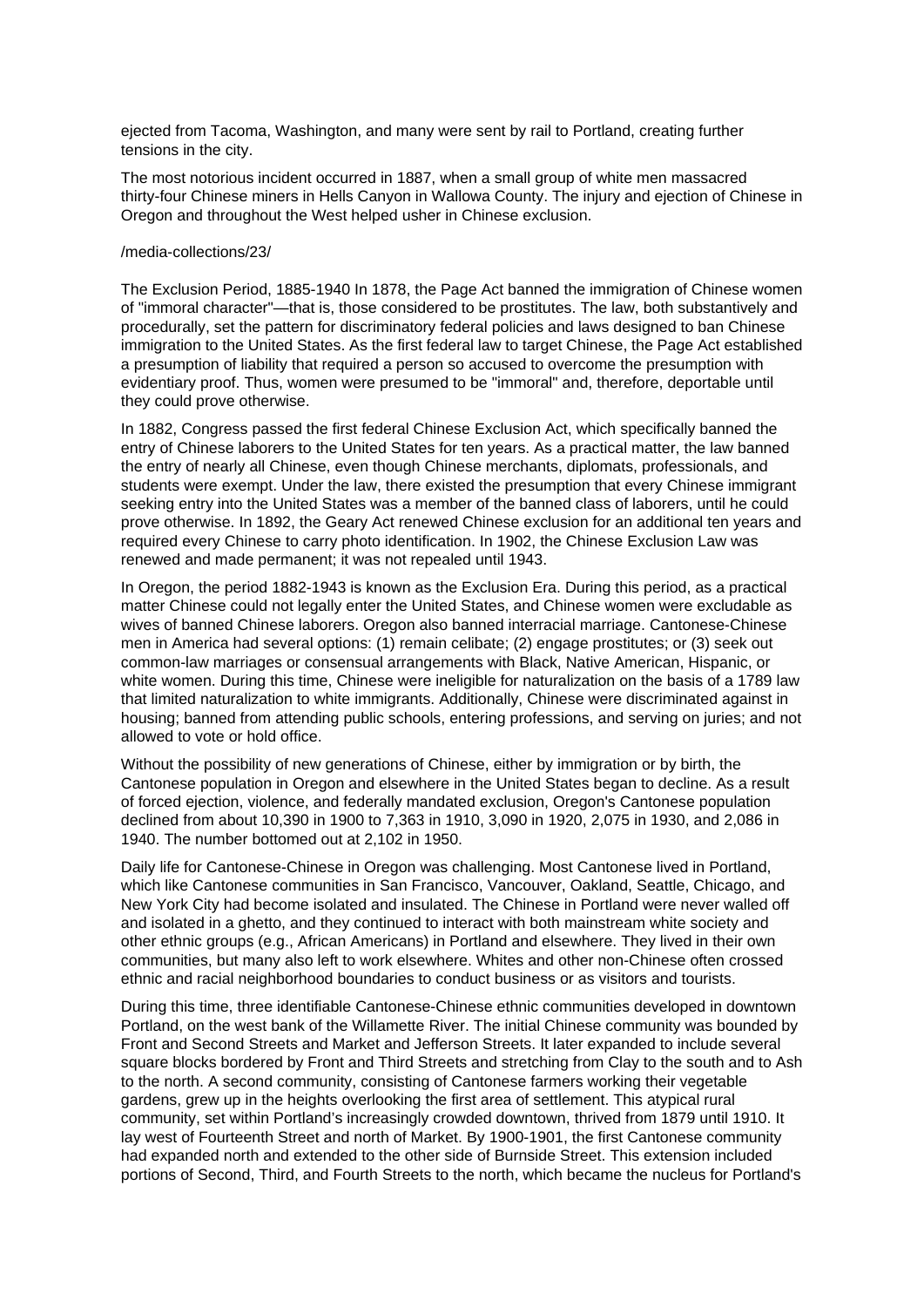third Chinatown, which still exists. (In the twenty-first century, a fourth Cantonese Chinese community, which includes ethnic Chinese from Southeast Asia, developed on the east side of the river along the corridor of 82nd Avenue.)

Chinese were not allowed to live in areas beyond their own community, except possibly as live-in domestics. A few men with wives and children formed a small nucleus of Cantonese-Chinese families. Despite the rigors of exclusion, there were a few dozen to a few hundred American-born Cantonese youth in Portland by the 1940s. Because the Chinese in Oregon were racially segregated from whites, children were banned from attending public schools. Chinese also encountered prejudicial discrimination in housing, jobs, commercial opportunities, education, and medical and social services. Over time, the Cantonese-Chinese community in Oregon became almost invisible on both the rural and urban landscape.

The Cultural Assimilation Period, 1940-1960 If exclusion and the Great Depression made daily life difficult for the Chinese in Oregon, World War II and the end of exclusion reversed things. The older sojourner generation declined, as many retired, returned to China, or died. Oregon's increasing numbers of Chinese were either American-born Chinese (ABC), whose numbers increased dramatically between 1940 and 1970, or emigrants to Oregon from California and elsewhere. These Cantonese-Chinese, as Chinese Americans, were culturally assimilated, having either been born, raised, and educated in America or immigrated (legally and illegally) in their youth. Their experiences and identifications led them to successfully compete in both classrooms and the job market.

Among the foreign-born Cantonese, a significant number had served in the U.S. armed forces during World War II, and as veterans they were allowed to send for or otherwise obtain Cantonese-Chinese wives. Scores of Chinese in Oregon began to relocate beyond Portland's Chinatown, living and working in mainstream white society. In Portland and other urban communities, these Chinese were viewed in a positive way. They worked hard and were friendly, law-abiding citizens who paid their taxes and did not get involved in anti-social behavior (e.g., their children were well behaved and excellent students). They also spoke English well and had nice homes and cars. In this way, the Chinese in Oregon transitioned from being viewed as undesirable foreigners to admired fellow Americans.

After World War II, the Cantonese-Chinese, along with American-born Japanese and Korean Americans, became known as "model minorities." Members of all three groups experienced a rapid and smooth cultural assimilation in classrooms, at home, and on the job. Scores went to college, and many became physicians, lawyers, architects, engineers, educators, social workers, scientists, and other professionals.

The subtext of this effort, however, was motivated by the same racism that Asian immigrants and Asian Americans have always endured. The pressure to be an "ideal American citizen"--a notion vaguely and arbitrarily defined by whites--carried with it threats of economic and cultural discrimination, exclusion from legal protections, and violence. Under those circumstances, assimilation can be traumatic, and cultural groups have worked to maintain cultural identies in recognition of the effects of race-based discrimination and loss.

In 1943, by executive order, President Franklin D. Roosevelt repealed the Chinese Exclusion Law. A few years later, in 1952, Congress passed the McCarran-Walter Act, which provided that only 105 Chinese could immigrate to the United States each year. The law, together with the rapid increase in the number of American-born Cantonese-Chinese, significantly changed the demographics of Chinese in Oregon. From 1945 into the 1960s, most Chinese in Oregon, and elsewhere in America, were born, raised, and educated in the United States. For the first time, foreign-born Chinese formed a small minority of Chinese in Oregon. The vast majority lived in urban and suburban communities.

Portland's Chinatown, as Oregon's oldest and largest ethnic Cantonese-Chinese community, experienced dramatic change. Geographically and demographically, its boundaries, businesses, and residents declined, as increasing numbers of Chinese worked and lived outside Chinatown. Chinatowns in Washington, D.C., Oakland, Seattle, Boston, Chicago, and Honolulu experienced similar changes. The era of the "model minority" brought an accelerated cultural assimilation of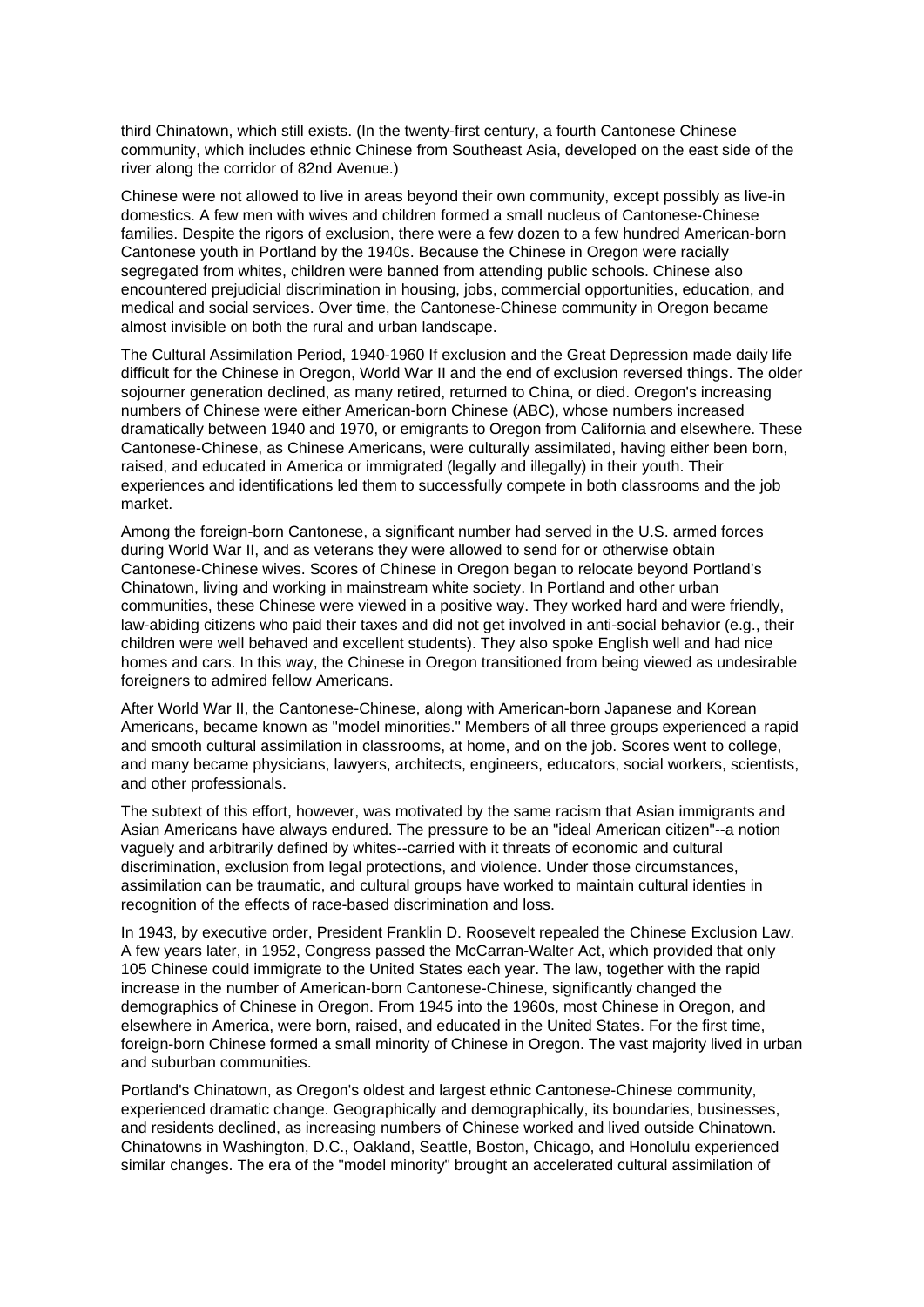American-born Chinese Americans and an accelerated decline of those born in China. This process was abruptly reversed after 1965.

#### /media-collections/24/

Chinese American Renaissance in Oregon, 1960-2000 With the passage of the 1965 Immigration Act, more commonly known among Asian Americans as the Pan Asian Immigration Law, greater numbers of Chinese emigrated to the United States from more diverse parts of the Chinese-speaking world. By 1968, the Chinese had begun to fully subscribe their allotted quota of 20,000 immigrants per year. That number, however, did not include individuals seeking reunification with their families. When they are included, the quota was actually about 100,000 per year.

After 1968, most of the 100,000 Chinese who entered the United States each year settled in California, New York, and elsewhere. Consequently, between 1968 and 1980, there were about a million new Chinese immigrants in the country. Few settled directly in Oregon, but instead initially settled in California or elsewhere and then some relocated to Oregon. Once a nucleus of these new immigrants settled in Oregon, they sent for members of their extended families. Thus, by the early 1980s, a greater number of Chinese from more diverse places had begun to settle in Oregon, especially in Portland and its suburbs.

After 1980, many Chinese immigrants were not Cantonese, but were Chinese from Taiwan, Burma, Singapore and Malaysia, and Indochina (Vietnamese Chinese, Cambodian Chinese). After the later 1980s, there appeared a growing number of Chinese immigrants from Mainland China. In this way, Min speakers from Fujian, Wu speakers from Shanghai and elsewhere in the lower Yangtze, and Mandarin speakers from northern and southwest China settled in growing numbers in America. These groups are well represented among the Chinese in Oregon since 1990.

Since 1990-2010, many Chinese have emigrated from Latin America and the Caribbean, where they speak Spanish and a variety of Chinese dialects, including Hakka, Hokchiu, Hokkien, and Teochiu (Chaozhou) as well as Cantonese and Mandarin. Consequently, the several thousand Chinese who live in Oregon are diverse ethnically (e.g., Cantonese, Min, Wu, Teochiu, Mandarin, and ABC English speakers), socially (e.g., families, singles, young couples, and seniors), and economically (e.g., lower middle class to upper middle class, professionals, affluent entrepreneurs, and business leaders). Culturally speaking, there are non-English speakers and limited-speakers, and there are highly educated, culturally assimilated, and articulate bilingual speakers.

Geographically, most of Oregon's Chinese live in the Willamette Valley, especially in urban areas such as Portland, Salem, Albany, Corvallis, Eugene, and Medford. Fewer live in central and eastern Oregon and in urban locations on the north coast (Lincoln City and Astoria). As in the past, few Chinese live in the southeast corner of the state, in the Cascades, or along most of the southern coast. The Chinese American community remains historically a socially bifurcated society, divided between the foreign-born and the American-born.

After the 1990s, most Chinese who settled in Oregon could be divided into three groups, based on place of origin, socio-economic standing, and degree of cultural assimilation. First, there are the foreign-born, less affluent, nonlimited English-speakers, who came chiefly from Mainland China, Southeast Asia (chiefly Indo-China), and parts of Latin America and the Caribbean. These immigrants, who came with their families, gravitated to the service sector, working in businesses and markets owned and operated by ethnic Chinese. They tended to congregate in urban areas such as Portland and Salem.

The second group consists of foreign-born Chinese who are better educated, more affluent, and more culturally assimilated and who are typically single, married with no children, or married with small children. These Chinese are chiefly from Hong Kong, Taiwan, or major urban areas of China (Shanghai, Beijing, Chongqing), as well as other major urban locations in Singapore, Malaysia, Australia, Latin America, and the Caribbean. They also tended to settle in urban areas and surrounding communities.

The third group of Chinese to relocate in Oregon after 1990 were the American-born or those Chinese Americans who have lived in the United States for a long time. These Chinese relocated to